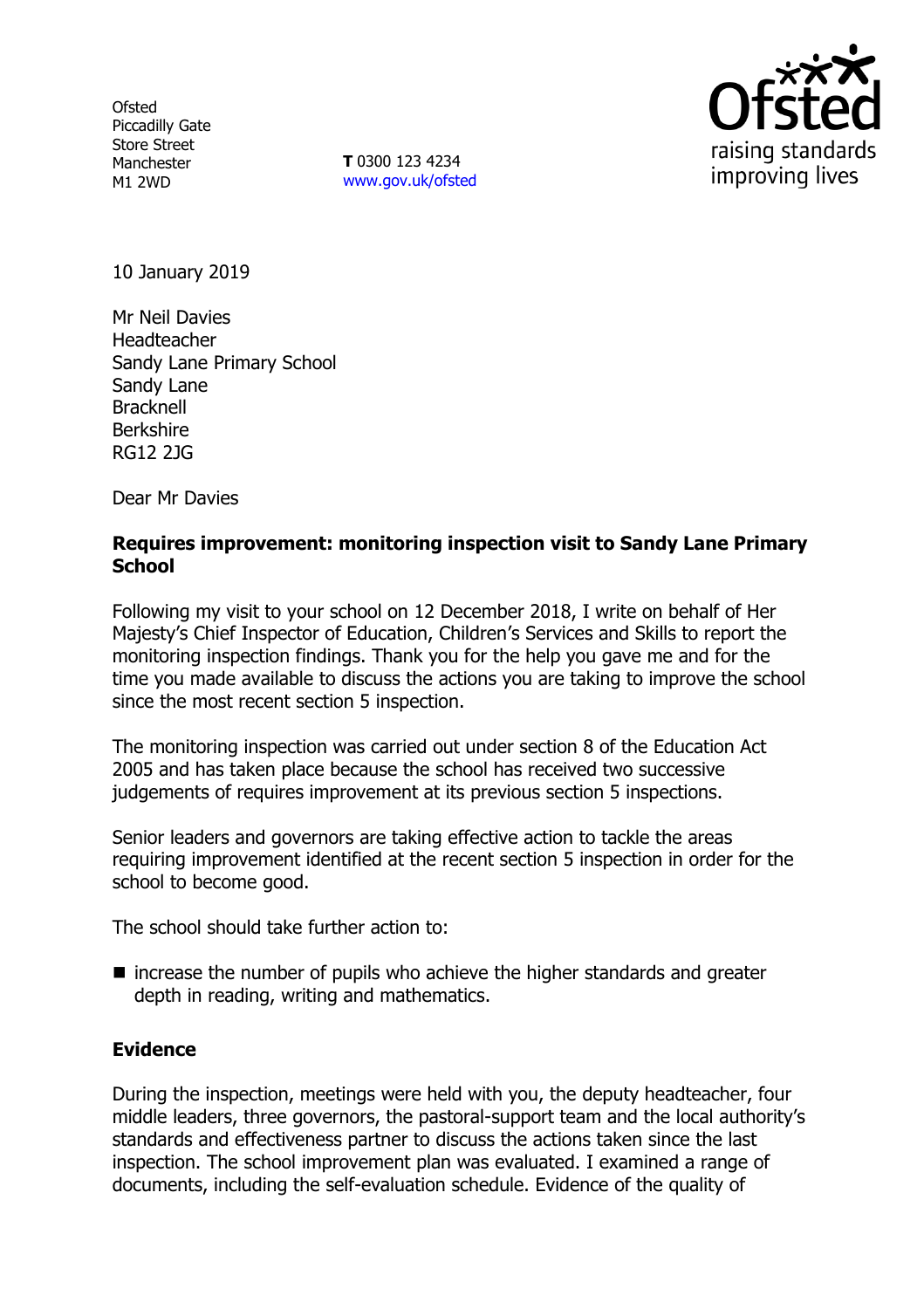

teaching and learning was gathered through a learning walk and by scrutinising pupils' work. I met with pupils at lunchtime and visited two playgrounds with them. I watched a scene from your key stage 1 nativity play.

I checked the school's single central record and discussed safeguarding with the headteacher and pastoral leads.

## **Context**

Since the previous inspection in November 2017, you have appointed a leader for the early years foundation stage and additional staff to the early years team.

# **Main findings**

Leaders have taken swift and effective action to address the areas for improvement identified at the previous inspection. As a result, the quality of teaching is better and pupils' progress and attainment are both improving. You have brought to the school a determination that all pupils achieve as highly as possible. As one pupil said, 'The school has improved this year and lessons are more interesting.'

You have raised outcomes for all pupils. The improved attainment achieved by pupils who finished key stage 2 in 2018 demonstrates your success in this regard. The combined figure for pupils meeting the expected standard in reading, writing and mathematics increased from 47% in 2017 to 64% in 2018. There was a particularly strong improvement in mathematics, rising from 57% in 2017 to 77% in 2018. Pupils' progress by the end of key stage 2 has also improved, and particularly in reading. Progress in writing is an area for further development, as is the progress of pupils with high prior attainment in reading, writing and mathematics.

Your focused work to improve the quality of teaching, learning and assessment has been the key factor in raising pupils' attainment and progress. You introduced a new curriculum for the teaching of writing and mathematics and trained staff to deliver it to a high standard. In mathematics, you focused on improving teachers' subject knowledge. You have also put in place end-of-year objectives for the core subjects. This has helped teachers understand the required standards. You are working with other schools in your cluster group to moderate writing in all year groups. Carefully planned opportunities for year teams to work together are helping teachers to develop their understanding of what effective learning looks like. This helps them to plan work that meets the needs of different groups of pupils increasingly well. You recognise that some inconsistencies remain in the effectiveness of teaching across the school. Your leadership team, including middle leaders, are working hard to address these inconsistencies. The introduction of a new progress tracker has helped teachers to pay closer attention to the progress pupils are making in reading, writing and mathematics. Teachers and leaders monitor pupils' progress carefully and are more effective in providing additional support for individuals who need it. You identify senior leadership's next step as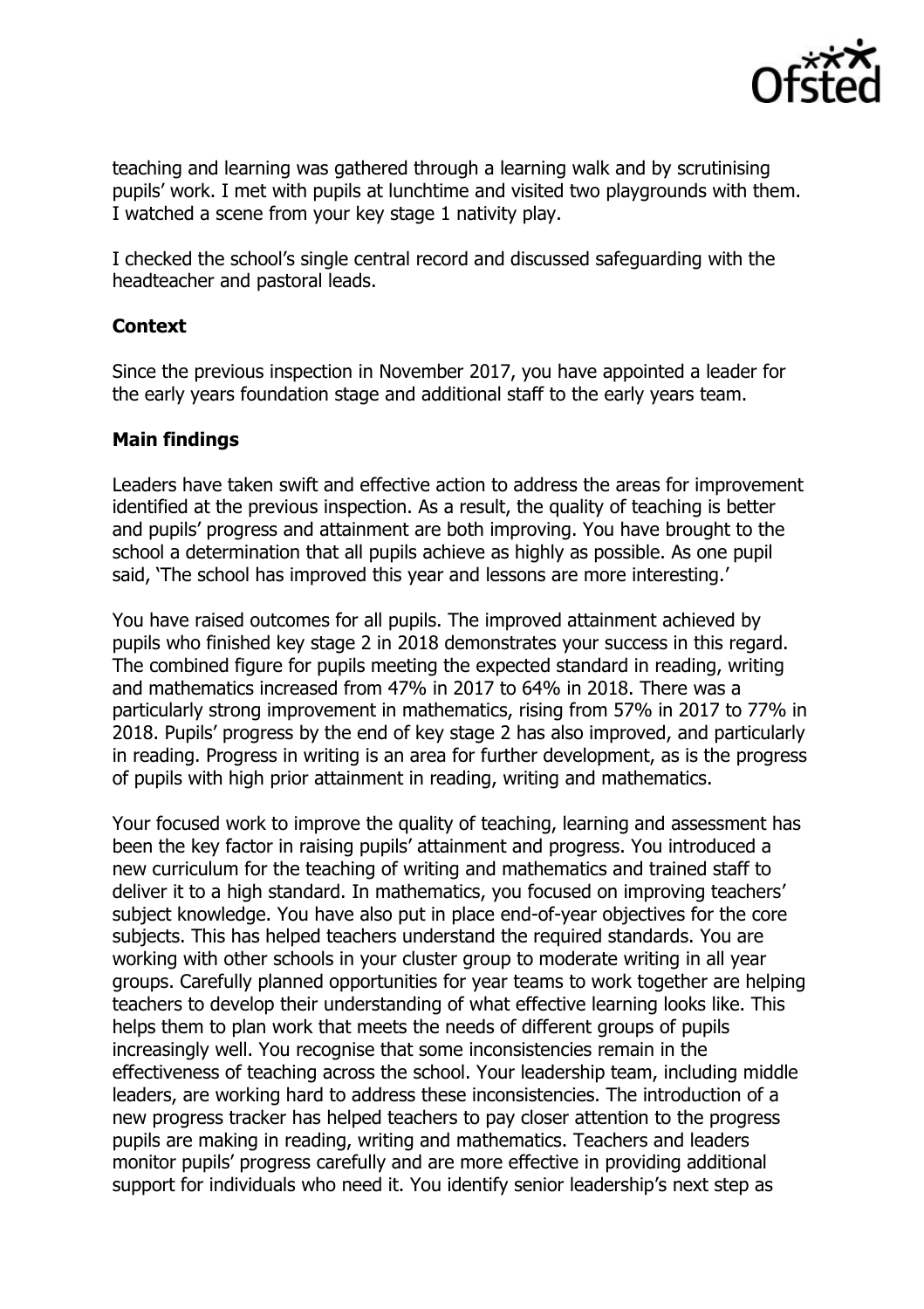

supporting teachers to use assessment information more effectively to provide greater challenge for the most able pupils.

The effectiveness of leadership has improved at all levels. You have provided clarity to the vision, values and key improvement priorities. This has helped staff to focus their efforts. Your self-evaluation is succinct, clear and accurate. In partnership with the deputy headteacher, you have developed a strong team approach to school improvement and taken staff with you. Middle leaders are becoming increasingly effective in their roles. They are more skilled at holding teachers to account for the quality of teaching and the progress that pupils make. Middle leaders have led the significant changes to the English and mathematics curriculum and now play an active role in pupil progress meetings. They have received some useful training and development, including the opportunity to shadow senior leaders, as well as some direct support from the local authority's adviser. This has resulted in their solid understanding that achievement will not rise until teaching is consistently good, in every lesson, for every pupil. Middle leaders ensure that teachers keep a close watch on the achievement of groups of pupils, including those supported by the pupil premium. They fully understand that their next priority is to ensure that the most able pupils fulfil their potential.

Governors play an active role in evaluating the school's effectiveness and know the school well. They are passionate about the role of the school in its local community. They monitor the school's performance closely, gathering first-hand information to inform their discussions and decisions. Governors provide you with support and robust challenge. They have in place effective committee structures and procedures and this supports the efficiency of the governing body.

Over the last year, the proportion of children achieving a good level of development at the end of early years has risen from 47% in 2017 to 72% in 2018, matching the national average. This outcome reflects robust improvement in early years. The key actions include new leadership, additional team members and significant training for the early years team. Children have better teaching and learning provision overall. They are provided with more opportunities to develop their reading and writing skills and their independence. Accurate assessments of what children know and can do, along with careful tracking of their progress, ensure that children receive the support and challenge they need to do well. Consequently, this year, children have made much better progress from their starting points.

Pupils are articulate, polite and well-mannered. They listen well in lessons and respect other people's ideas. Their attitudes to learning are positive. Pupils enjoy their work and are showing a determination to do well. However, they would benefit from knowing more clearly what they need to do to improve the quality of their work. Pupils' behaviour has improved. They told me that pupils are well behaved in lessons and kind on the playground. Over the last year, you have reduced the level of fixed-term exclusions to below the national average. This is because you have established high expectations of how pupils should behave and underpinned these